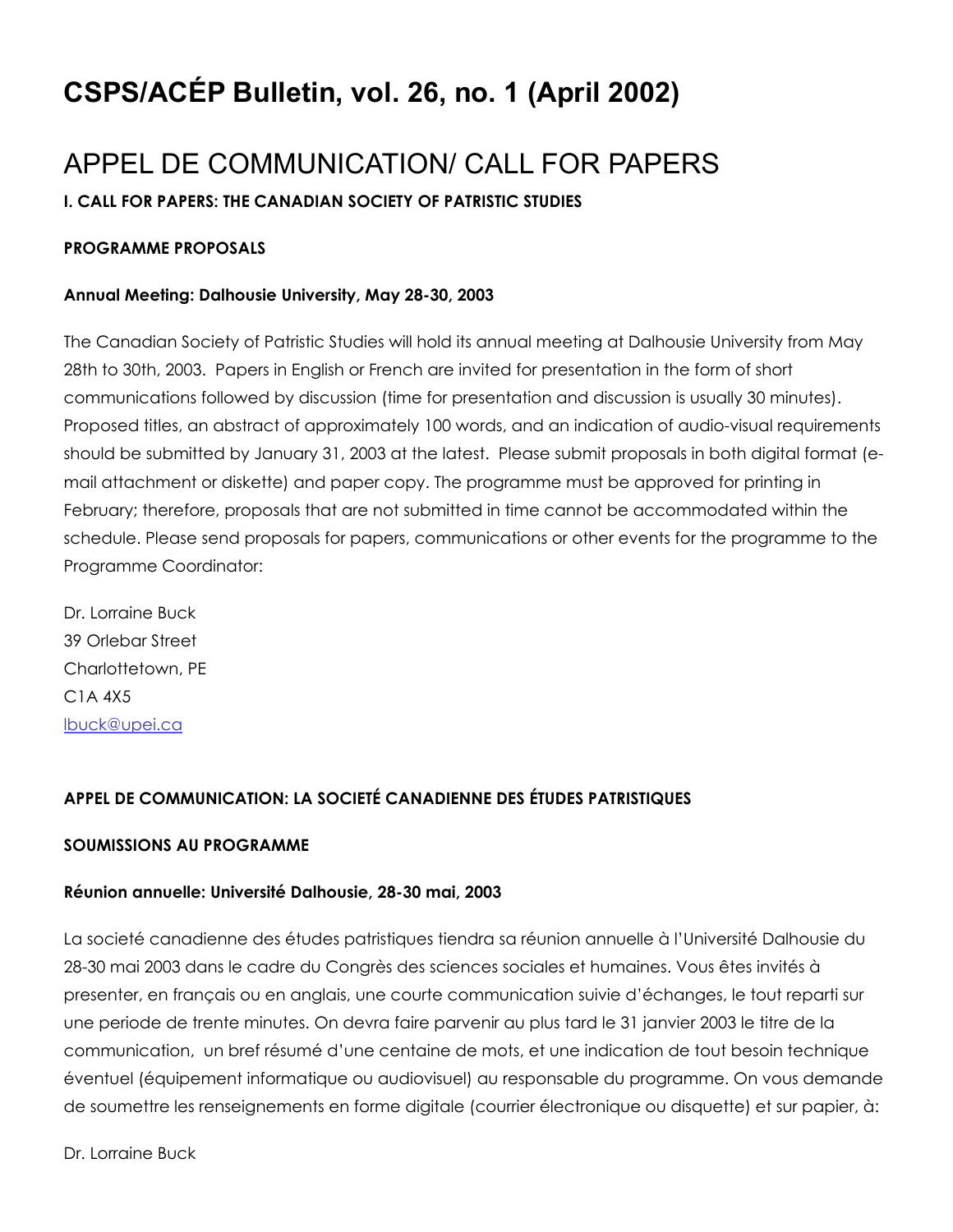39 Orlebar Street Charlottetown, PE C1A 4X5 [lbuck@upei.ca](mailto:lbuck@upei.ca)

# II. Centre for Patristic, Medieval and Renaissance Texts

Palacký University Olomouc Krízkovského 8, 771 47 Olomouc, Czech Republic tel.: 00420/585 631 131, email[:centrum@cmtfnw.upol.cz](mailto:centrum@cmtfnw.upol.cz)

### The 10th Colloquium on Gregory of Nyssa

(Olomouc, 15th – 19th September, 2004)

### 15th September 2002

Dear Colleagues,

As promised at our last gathering in Athens, 2000, I would like to organize the next colloquium on Gregory of Nyssa to be held in September 2004, in the Czech Republic.

In consultation with Thomas Boehm from Munich, Scot Douglass from Colorado and Johannes Zachhuber from Berlin, we have chosen the second book of Contra Eunomium as the main subject for the conference. We consider this book to be very interesting from a philosophical point of view as well as being very current within the horizons of recent scholarship on the philosophy of language. Professor S. G. Hall has already promised to prepare a new English translation of the book. In choosing the CE II, we envision our labors to be a continuation of the work of the colloquium on Contra Eunomium I which took place in Pamplona in 1986.

The Conference will be organized by the Centre for Patristic, Medieval and Renaissance Texts (University Olomouc – University Brno – Czech Academy of Sciences Prague), from Wednesday to Sunday, September 15th-19th, in Olomouc. Prof. Werner Beierwaltes of Munich has accepted our invitation to give the festive first paper.

Together with my colleagues from the Centre, we would be very pleased if you could also assist us in the following ways:

1. We have enclosed a preliminary directory and mailing list from Athens. We would greatly appreciate your help in sending us the names of other possible participants of the Conference whom we could also invite and include in all of our correspondences. It would be most helpful if you could let us know by the end of December, 2002.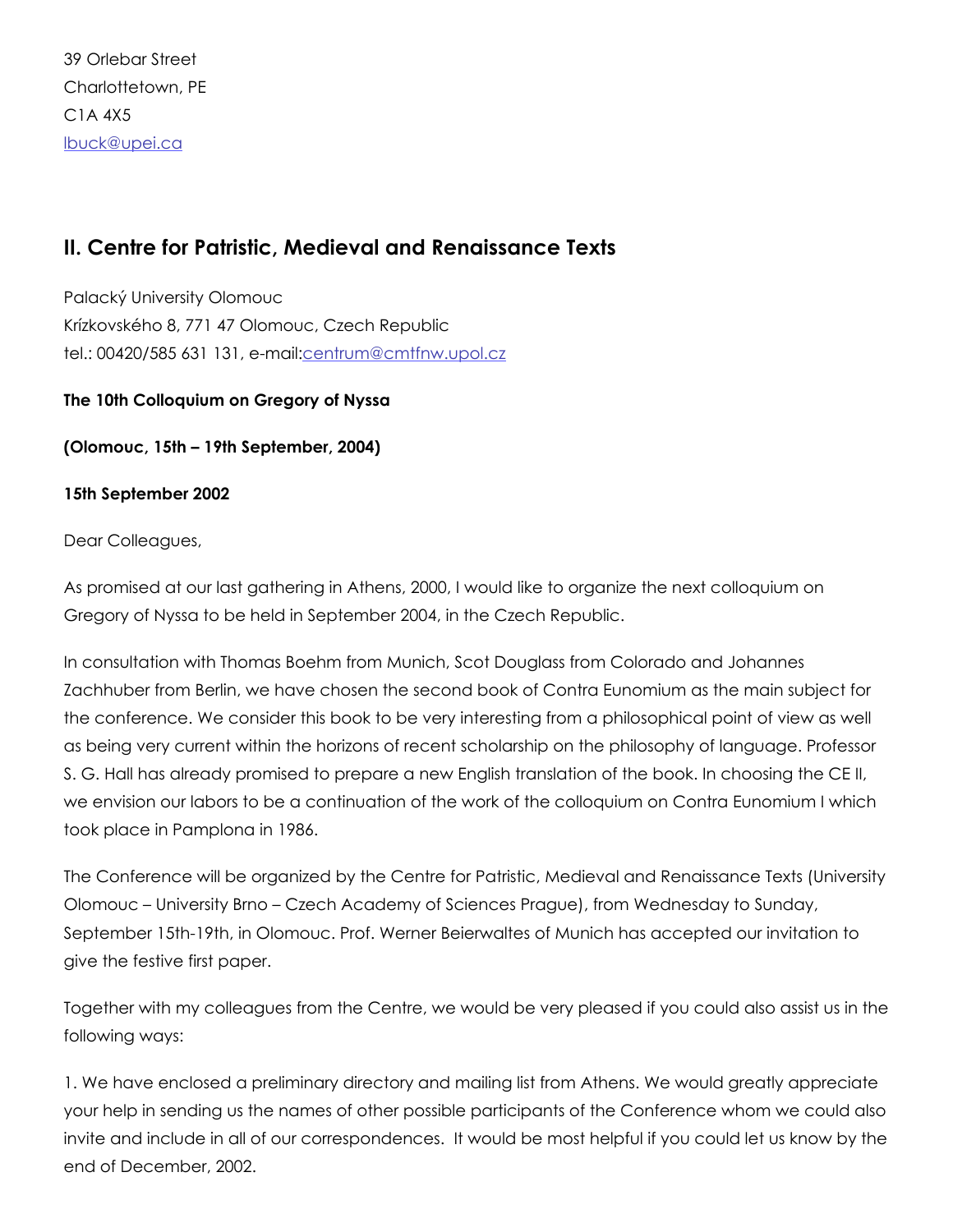2. Papers are sought in three categories:

A. Main papers (30 minutes) dedicated to the most important themes of CE II. We propose the following tentative topics:

· The Discussion between Basil and Eunomius (Apologia and Adv. Eunomium)

· Gregory´s Polemic against Eunomius (Apologia apologiae and CE IIII) and the Structure of CE II

· CE II, 166: Gregory's Account of the Eunomian Position compared with Eunomius´ Theological **Statements** 

· CE II, 67171: The Characteristics and Limits of Human Knowledge and Language

· CE II, 172195: The Concept of epinoia according to Eunomius and Gregory including its Theological and Philosophical Background

· CE II, 195293: The "Language" of God and Human Language

· CE II, 387444; 543553: The Origin of Language according to Eunomius and Gregory against the Background of Ancient Theories of Language

 $\cdot$  CE II, 294-365: Epinoia and Christological Titles

· CE II, 366386; 445560: Aphtharsia and agennesia – The Problem of God´s Simplicity and the Existence of Different Divine Attributes

 $\cdot$  CE II, 561-627: God's Predicates and the Meaning of Privation – agennesia versus athanasia?

B. Short papers (15 minutes) dedicated to specific questions from the CE II.

C. Brief reports (max. 10 minutes) of current research projects concerning the works of Gregory (these will not be published).

A more detailed timetable (including a final calculation of the time available for each of the papers) will be specified later.

We warmly invite all presenters to reply by the end of April, 2003. Papers should be presented in English, German and French. We are planning on joint publication.

3. Our preliminary estimates indicate that conference fees will be approximately 300 € per person (this will include accommodation, food, facility costs, etc.) Travelling costs to and from Olomouc are not included. 70 € of this sum should be remitted as a Conference fee along with the Congress application form by March, 2004. We would be very grateful for any information regarding additional sources of financial support to help lower the participation fee.

4. The announcement of the Conference as well as the on-line application form is available on the website of our Centre (http://www2.ccsr.ca/csps/www.centrum-texty.upol.cz/gregorios). We would like to take advantage of the Colloquium announcement to mention briefly other congresses dedicated to Gregory of Nyssa as well as recent and ongoing projects concerning the work of Gregory. We hope for this information to assist researchers connect in fruitful and productive ways. For this to work, we need your help in gathering this information. Please let us know as soon as possible (till the end of December, 2002) what can be included on the website's initial announcement of the Congress. After that date, we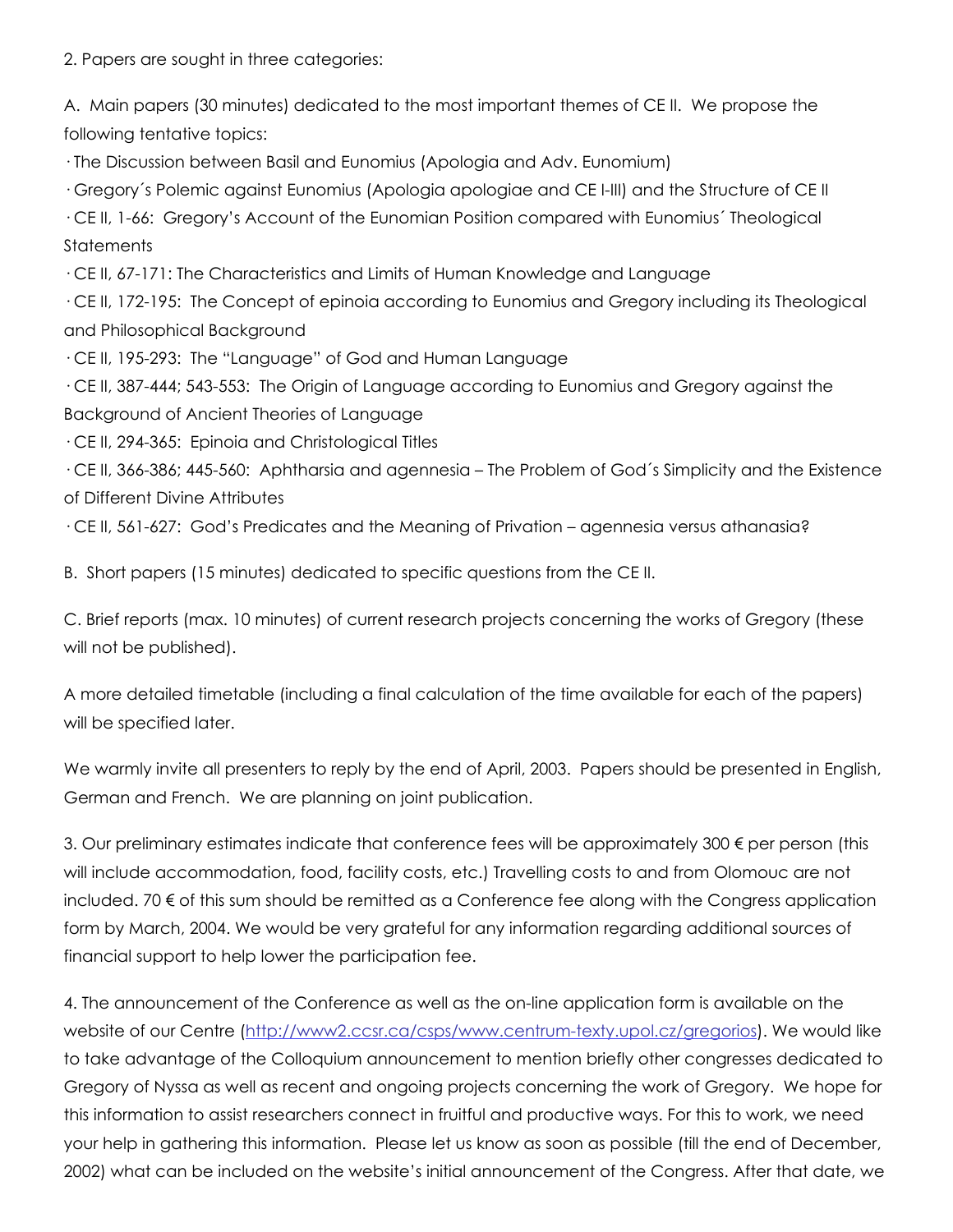will continuously update the website as you inform us of other relevant gatherings and projects.

We thank you in advance for your help and your interest and look forward to our future cooperation.

See you in September 2004 in Olomouc!

With best regards

Doc. Dr. Lenka Karfíková, director of the Centre ([karfikl@volny.cz\)](mailto:karfikl@volny.cz)

Fellow workers:

Vít Hušek Ladislav Chvátal Zbynek Šír Matyáš Havrda Eva Pobezalová, secretary ([centrum@cmtfnw.upol.cz](mailto:centrum@cmtfnw.upol.cz))

#### Dixième Colloque Grégoire de Nysse

#### Olomouc le1519 septembre 2004

#### le 15 septembre 2002

Mesdames, Messieurs,

tenant ma promesse faite à Athènes en septembre 2000, j'ai le plaisir de vous inviter au prochain Colloque Grégoire de Nysse qui aura lieu en septembre 2004 à Olomouc en République Tchèque.

Pour le sujet du colloque nous avons, avec les collègues Thomas Böhm de Munich, Scot Douglass de Colorado et Johannes Zachhuber de Berlin, choisi le deuxième livre Contra Eunomium que nous jugeons extrêmement intéressant du point de vue philosophique et même actuel dans le contexte de la philosophie contemporaine du langage. Professeur S. G. Hall a préliminairement promis de préparer une nouvelle traduction de ce livre. C'est de cette manière que nous voudrions continuer le travail réalisé au cours du colloque Contra Eunomium I à Pamplone en 1986.

Le colloque aura lieu sous les auspices du Centre des textes patristiques, médiévaux et de la Renaissance, unité de recherche attachée à l'Université Palacký d'Olomouc, l'Université Masaryk de Brno et l'Académie des Sciences de Prague, du mercredi 15 septembre au dimanche 19 septembre 2004 à Olomouc. Le Professeur Werner Beierwaltes de Munich a déjà donné son accord préliminaire de donner la conférence solennelle d'ouverture.

Moimême et mes collègues du comité d'organisation seront extrêmement heureux si vous prennez part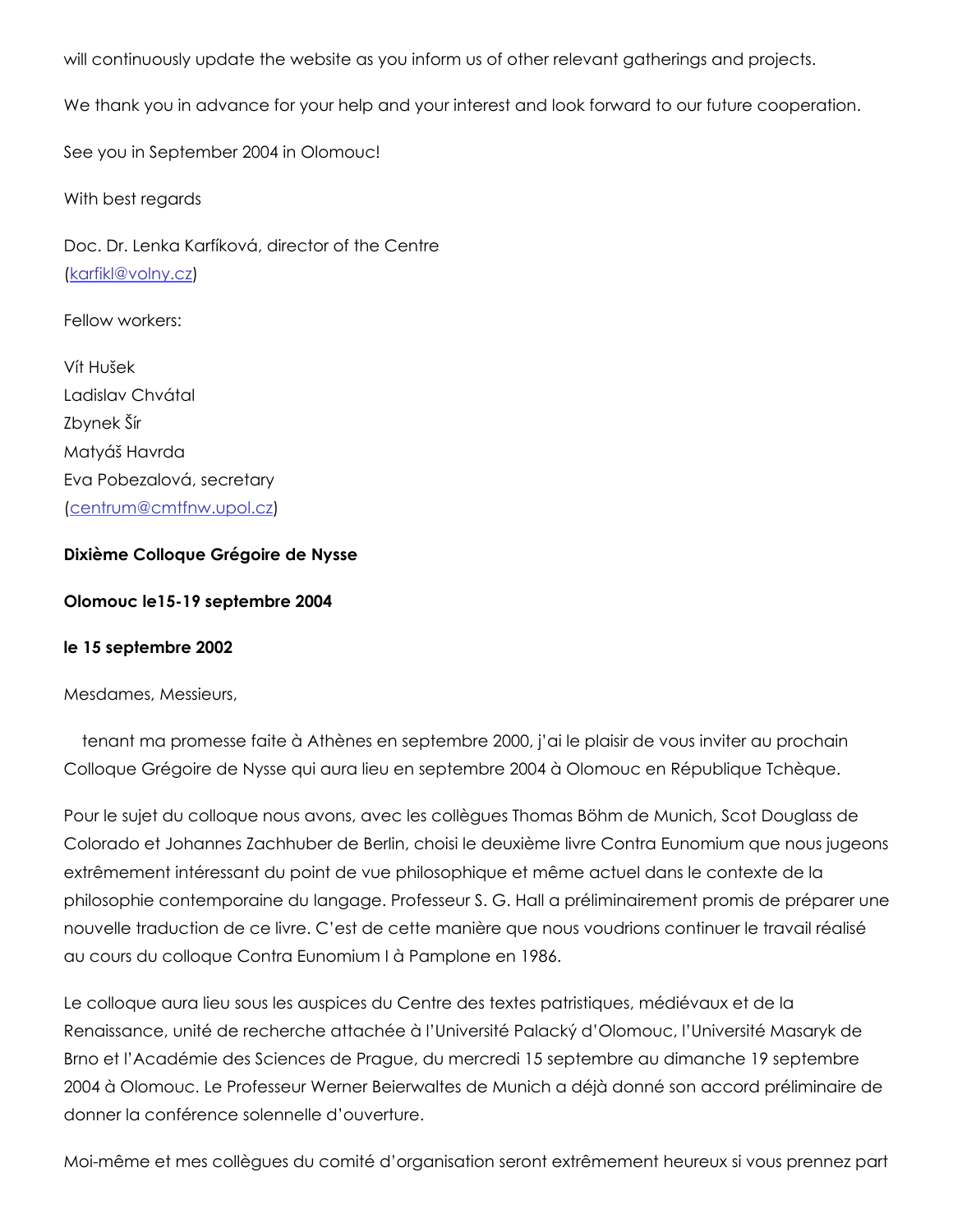au colloque. Nous vous seront également très reconnaissants pour votre aide concernant les points suivants.

1. Vous trouverez cijointe la liste provisoire des participants au Colloque d'Athènes. Je vous prie de bien vouloir nous informer, avant la fin du décembre 2002, si vous connaissez des autres personnes qui pourraient être intéressées à participer au Colloque pour que nous puissions leur faire parvenir l'invitation.

2. Nous envisageons les exposés de trois types:

A. Les exposés principaux (30 minutes) consacrés aux thèmes fondamentaux de CE II proposés de la façon suivante:

· La discussion entre Basil et Eunomius (Apologia et Adv. Eunomium)

· La polémique de Grégoire contre Eunomius (Apologia apologiae et CE IIII) et la structure de CE II

· CE II, 166 L´explication de Grégoire de la position d'Eunomius comparée avec les énoncés théologiques d'Eunomius

· CE II, 67171 La caractéristique et les limites de la connaissance et de la langue humaine

· CE II, 172195 La notion d'epinoia selon Eunomius et Grégoire et son arrièreplan théologique et philosophique

· CE II, 195293 Le «langage» du Dieu et le langage humain

· CE II, 387444; 543553 L'origine du langage selon Eunomius et Grégoire à l' arrièreplan des théories antiques du langage

· CE II, 294365 Epinoia et les titres christologiques

· CE II, 366386; 445560 Aphtharsia et agennesia – Le problème de la simplicité du Dieu et des attributs différents

· CE II, 561627 Les prédicats du Dieu et le sens de la privation – agennesia versus athanasia?

B. Les exposés plus courts (15 minutes) consacrés aux questions particulières de CE II.

C. Les informations brèves (max. 10 minutes) sur des projets actuels concernant des oeuvres de Grégoire (elle ne seront pas publiées).

Le programme plus détaillé (event. aussi avec la durée des exposés) sera specifié plus tard.

Ceux qui voudraient préparer un de ces exposés sont demandés de nous le faire savoir avant la fin du mois d'avril 2003. Il est possible de prononcer les exposés en anglais, en allemand ou en français. On envisage leur publication subséquente sous la forme des actes du Colloque.

3. Quant aux frais du Colloque, notre évaluation préalable s'élève aux 300 € par personne (comprenant l'hébergement, les repas, la location des salles – le voyage restant à la charge de chaque participant). De cette somme, 70 € doivent être versés sur notre compte avant la fin du mois de mars 2004. Si quelqu'un de vous peut nous aider en attirant notre attention sur une source possible de subvention ou, mieux encore, d'organiser lui/ellemême une aide financière, ce qui nous permettrait de réduire la somme demandée aux participants, nous lui serons extrêmement reconnaissants.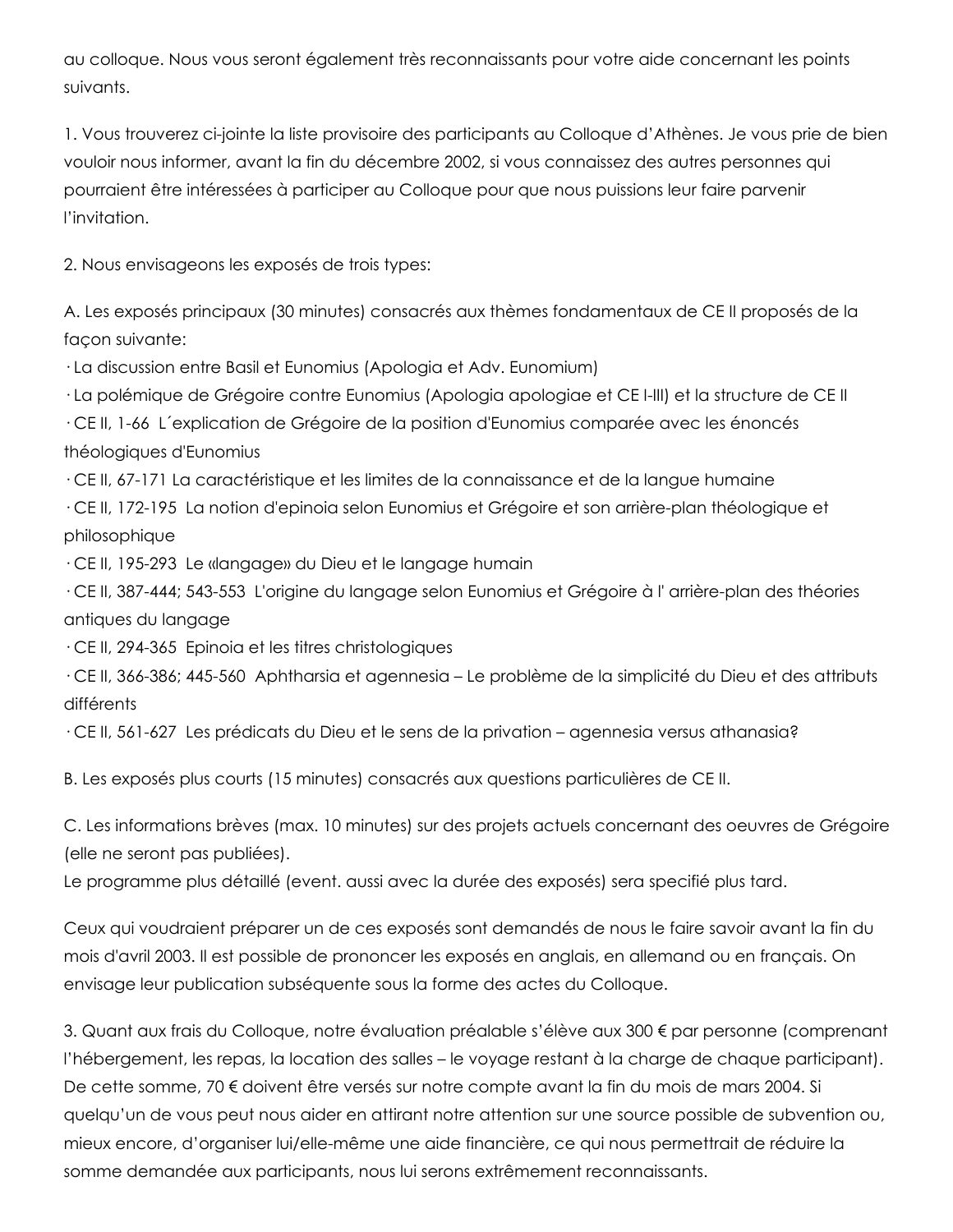4. Nous avons annoncé le colloque sur les pages web de notre Centre. Vous y trouverez aussi le formulaire d'inscription ainsi que tous les renseignements relatifs au colloque

(http://www2.ccsr.ca/csps/www.centrum-texty.upol.cz/gregorios). En créant ces pages web nous avons en vue d'y rappeler, ne fût-ce que brièvement, les précédents Colloques sur Grégoire de Nysse et, éventuellement, d'y présenter des projets actuels concernant son œuvre. Pour ce faire, nous avons absolument besoin de votre aide amicale à rassembler toute la sorte de matériaux et de renseignements. N'hésitez pas, nous vous en prions, de nous communiquer vos suggestions le plus vite possible, au plus tard avant la fin du décembre 2002.

En attendant vos réponses et en vous remerciant d'avance pour votre intérêt ainsi que pour votre aide nous espérons de vous pouvoir accueillir en septembre 2004 à Olomouc.

Doc. Dr. Lenka Karfíková, directrice du Centre ([karfikl@volny.cz\)](mailto:karfikl@volny.cz)

comité d'organisation

Vít Hušek Ladislav Chvátal Zbynek Šír Matyáš Havrda Eva Pobezalová, secrétariat ([centrum@cmtfnw.upol.cz](mailto:centrum@cmtfnw.upol.cz))

Our society welcomes as a new member:

Dr. Steven C. Muir Assistant Professor of Religious Studies Concordia University College of Alberta 7128 Ada Boulevard Edmonton, Alberta CANADA T5B 4E4 Faculty House 206 tel. (780) 479-9367 [smuir@concordia.ab.ca](mailto:smuir@concordia.ab.ca)

Jeremy Rempel University of Waterloo **Student** Box 179 Caronport, SK S0H 0S0 Home 306-756-2583 Off 519-897-5231 Fax 306-756-3366 Email [rempstar@hotmail.com](mailto:rempstar@hotmail.com)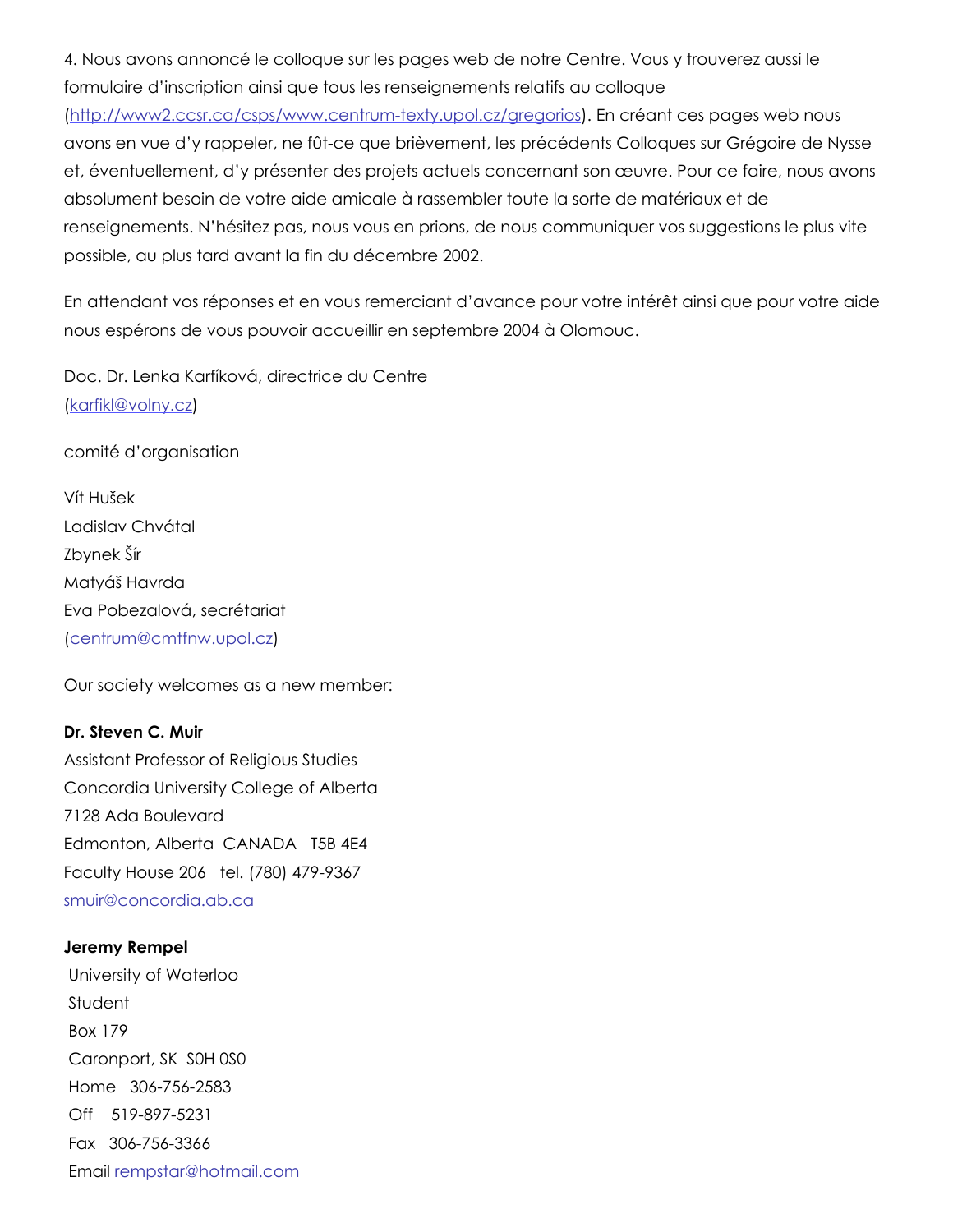### Mark Scott

Yale Divinity School Master's student (03) 64 Grace St., Apt. 2B New Haven, Connecticut 06511 Home 203-624-6999 Fax 705-322-0273 Email [mark.scott@yale.edu](mailto:mark.scott@yale.edu)

# NEWS FROM MEMBERS (and Friends)

### REMI GOUNELLE:

I am preparing a volume for "Sources Chretiennes" on the Latin Arian Homilies edited by Gryson and by Etaix.

### MICHAEL KALER:

Well, I guess you could say that I'm working on establishing a credible reconstruction of the Sitz im Leben that produced the Apoc. Paul., finishing up my paper for the SBL, and working on the commentary for the upcoming BCNH volume on the Apoc. Paul.

### ROBERT KENNEDY:

Kim Paffenroth and Robert P. Kennedy, eds., A Reader's Guide to Augustine's Confessions (Westminster/John Knox Press, 2003). This is a collection of thirteen original papers, by thirteen scholars, one on each book of the Confessions. Robert P. Kennedy, "Book Eleven: The Confessions as Eschatological Narrative," Chapter 11 of the above collection. Robert P. Kennedy, "Truthfulness as the Bond of Society," in K. Paffenroth, ed., Augustine and Politics (Rowman and Littlefield, 2003).

### STEVEN MUIR

"'Look how they love one another': Early Christian and Pagan Care for the sick and other charity", in Religious Rivalries in the Ancient World vol. 1, ed. Leif Vaage. Waterloo: Wilfred Laurier Press/Canadian Corporation for Studies in Religion, 2002-3.

"'Caring for all the weak': Pagan and Christian charity in Sardis and Smyrna", in Religious Rivalries in the Ancient World vol. 3, ed. Richard Ascough. Waterloo: Wilfred Laurier Press/Canadian Corporation for Studies in Religion, 2002-3.

### TIM PETTIPIECE:

After returning from six months downunder in Australia, I started a doctoral program at at Laval in September. I will be presenting a paper on artistic motifs in Manichaean literature (esp. the Kephalaia) at the Manichaean Studies Seminar during the SBL meetings in Toronto. This paper will hopefully expand into a dissertation project on the visual and aesthetic sensibilities of Coptic Manichaean literature.

### TUOMAS RASIMUS: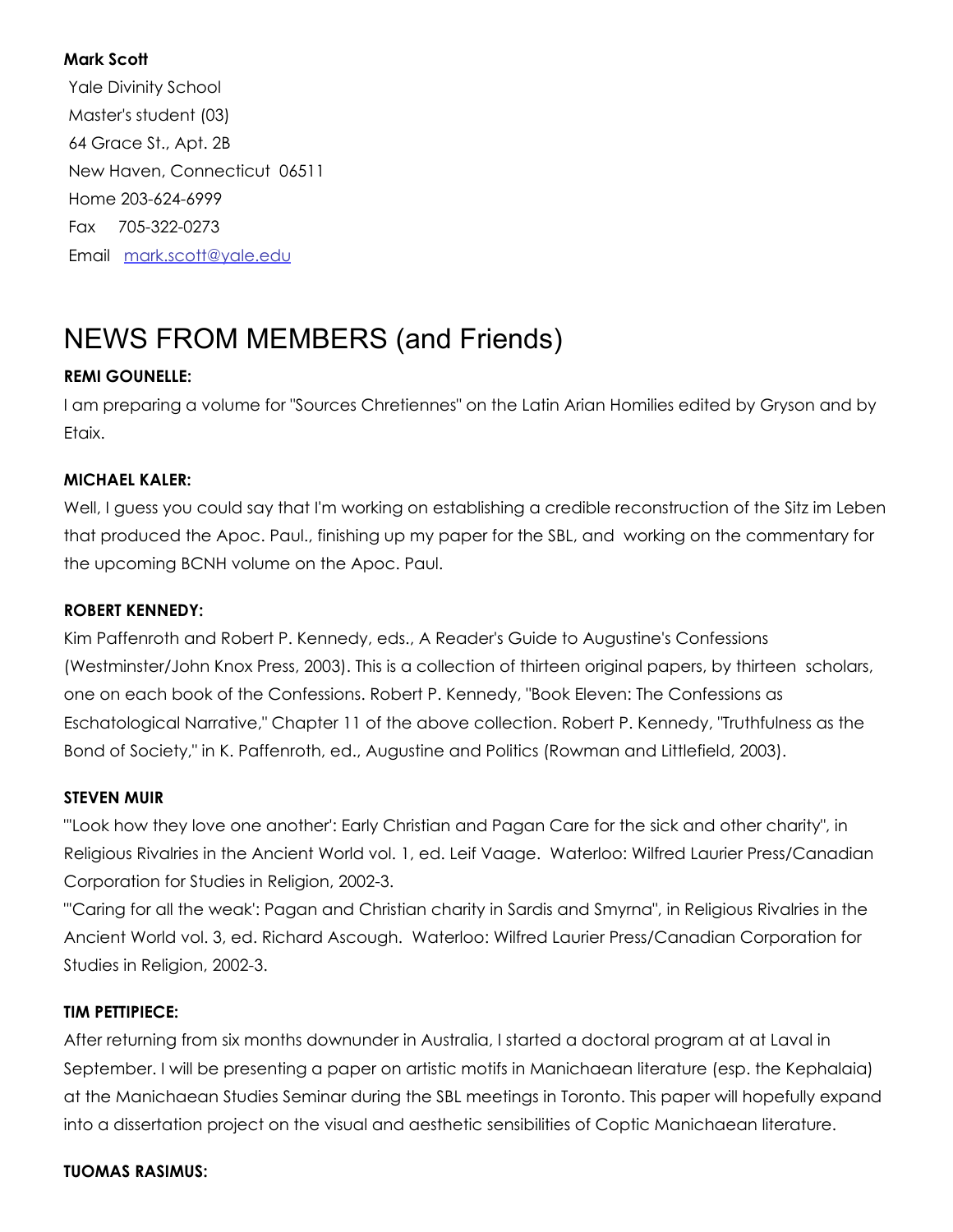I have a forthcoming article (should appear within 2 months): "Ophite Gnosticism, Sethianism, and the Nag Hammadi Library" in Varia Gnostica, S. Giversen, M. Skovmand, J. Hyldahl (eds.), HistoriskfilosofiskeMeddelelser XX, The Royal Danish Academy of Sciences and Letters, Copenhagen 2002.

### PETER RICHARDSON:

Peter Richardson, City and Sanctuary: Religion and Architecture in the Roman Near East (London: SCM, 2002), pp. xiv+209; 29 plates and 5 drawings.

City and Sanctuary challenges some common assumptions about the Near East in the Roman and Early Byzantine periods by examining the architecture and urban design of five cities: Palmyra, Petra, Gerasa, Caesarea Maritima and Jerusalem. Peter Richardson argues that each city is different, partly due to the degree of its openness to Roman influence. Within these differences, each city demonstrates the persistent importance of religion to its life, not merely in its monuments but especially in the ways that its sanctuaries influenced the urban shape and dynamic forms of the city. The various kinds of religious structures found in each city are examined. These include cult centres of international importance, temples dedicated to the Olympian gods, buildings for mystery religions and houses adapted for Judaism, Christianity and Mithraism.

Most of the rest of my time has been spent writing contributions for Festschriften! It's that time of life.

### LUCIAN TURCESCU:

Lucian's paper presented at last year's CSPS meeting and titled, "'Person' versus 'Individual', and other Modern Misreadings of Gregory of Nyssa" was published in Modern Theology 18, no. 4 (October 2002) 527539. This issue of the journal is entirely dedicated to Gregory of Nyssa (guest editor Sarah Coakley, Harvard) and it does a great service to patristics by bringing this 4th c. author to the attention of the readership of Modern Theology. Other articles in it are by B. E. Daley, M. R. Barnes, L. Ayres, S. Coakley, M. Laird, and. D.B. Hart. Blackwell Publishing wants to publish the issue separately as a book also in the spring of 2003.

**MARK VESSEY** is co-editor of \_Holy Scripture Speaks: The Production and Reception of Erasmus' Paraphrases on the New Testament\_, published in 2002 by University of Toronto Press, and author of "From Cursus to Ductus: Figures of Writing in Later Latin Antiquity (Augustine, Jerome, Cassidorus, Bede)," in a forthcoming volume on \_European Literary Careers\_ from the same press. He gave a lecture on "The Early Christian Book in History and Theory" at a conference on "The Early Christian Book" held at The Catholic University of America in June, and will speak on "Patristics and Literary History" at a conference on "Die Patristik in der Fruehen Neuzeit. Die Relecktuere der Kirchenvaeter in den Wissenschaften des 15.18. Jahrhunderts," to take place at the Melanchthonhaus, Bretten, Germany, in February 2003. In October, he ran a conference at the University of British Columbia on "Promised Lands: The Bible, Missions, and Colonial Histories in Latin Christendom-From the Late Roman Empire to the European Settlement of North America," an event linked to a year-long series of lectures at Green College, UBC, entitled "Title in the Text: Biblical Hermeneutics, Colonial and Postcolonial Hermeneutics," coconvened with Harry O. Maier and others. His introduction to a new translation of Cassiodorus' Institutions is in the press (Liverpool, Translated Texts for Historians), as also--supposedly--is a dialogue with Catherine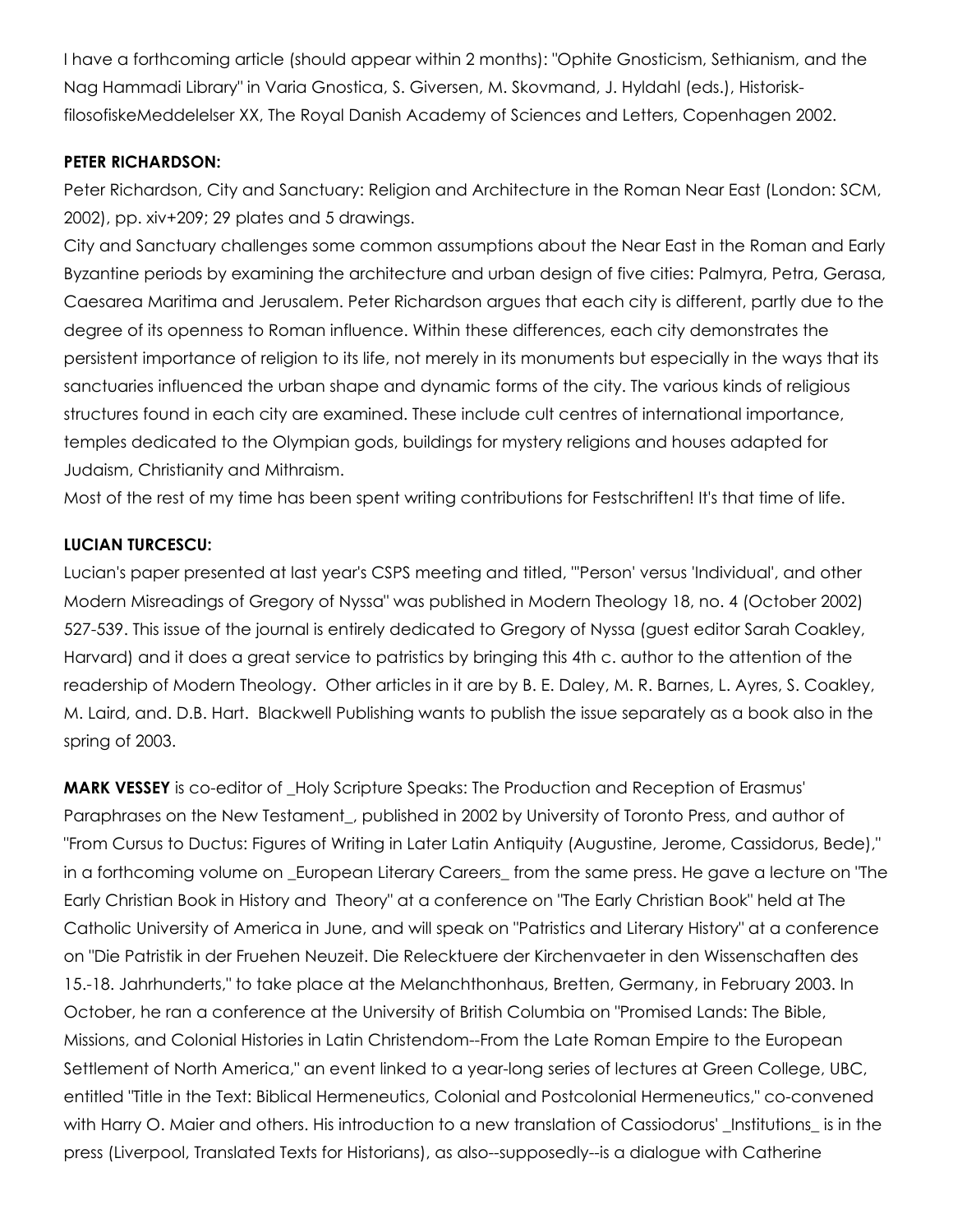Conybeare on "Augustine's Correspondence with Women." Current projects include a volume of edited essays on "Augustine and the Disciplines," an annotated translation (with Paul B. Harvey, Jr.) of Jerome-Gennadius, "On Famous Men," and an essay on the anachronisms in Book 8 of the \_Confessions\_.

# PRIX D'ESSAI/ESSAY PRIZE

### PRIX D'ESSAI

Nous invitons les membres de la faculté à nous recommander pour ce prix des essais sur le christianisme ancien du IIe au VIe siècle. Sont éligibles les essais reçus au cours de l'année civile 2001 de vos étudiants de premier cycle ou d'études supérieures.

Prix: Le gagnant ou la gagnante reçevra le status de membreétudiant de l'association pour un an, ainsi que le choix entre un cheque de 100 dollars ou l'assurance de reçevoir des frais (jusqu'à concurrence de 200 dollars) de son voyage au Colloque Annuel de l'Association pendant les réunions des Sociétés Savants à l'Université de Toronto, le 28-30 mai 2002, dans l'objectif d'y présenter l'essai gagnant.

Date limite: le 17 janvier 2003

Notification: le gagnant/la gagnante sera notifié/e le 21 mars 2003 ou avant cette date.

Veuillez adresser les textes à: Patrick Gray, School of Arts and Letters/Atkinson, York University, 4700 Keele Street, Toronto, ON M3J 1P3.

Veuillez indiquer le nom, l'adresse, et le numéro de téléphone de l'étudiant.

### ESSAY PRIZE

Faculty are invited to recommend student essays which deal with early Christianity (100-600) for this prize. To be eligible, essays should have been submitted in the course of the calendar year 2001. Both graduate and undergraduate essays will be considered.

Award: The winning essayist will receive one year of membership in the Society, as well as the choice between a cheque for 100 dollars or the assurance of receiving the costs (up to a limit of 200 dollars) of his or her travel to the Annual Conference of the Society during the meetings of the Learned Societies at the University of Toronto, May 2830, 2002, for the purpose of presenting the winning essay.

### Deadline: January 17, 2003

Notification: The winner will be notified on or before March 21, 2003.

Please address submissions to: Patrick Gray, School of Arts and Letters/Atkinson, York University, 4700 Keele Street, Toronto, ON M3J 1P3.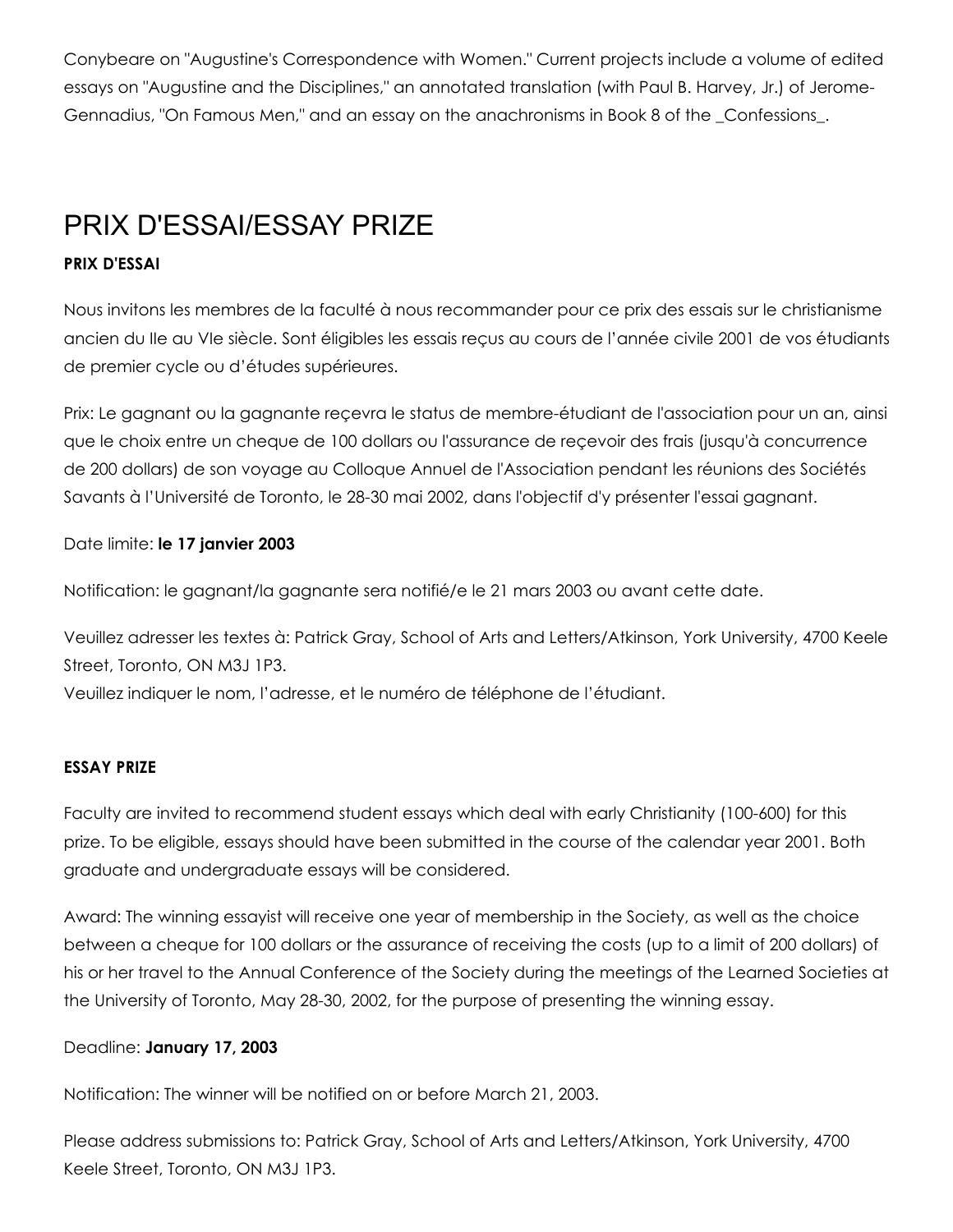Please include the name, address, and telephone number of the student.

# BUREAU DE L'ACÉP/ CSPS EXECUTIVE  $(2002 - 2003)$

To contact the Executive officers, please see the [Membership](http://web.archive.org/web/20150201000946/http://www2.ccsr.ca/csps/director.html) Directory / Annuaire des membres

Président/President, Pamela Bright [2002-2004] Vice-président/Vice-President, Lucian Turcescu [2002-2004] Secrétaire/Secretary, Patrick Gray [2000-2003] Trésorier/Treasurer, Tim Hegedus [2000-2003] Présidente du programme/Programme Chair, Lorraine Buck [2002-2003] Editeur du Bulletin & Webmaitre/ Bulletin Editor & Webmaster, Tim Pettipiece [2001-2004]

Programme Committee: Lorraine Buck [2001-2003] Andrei Brennan [2001-2004] Serge Cazelais [2002-2005]

Nominating Committee: Nicola Denzey [2000-2003] Donna Foley [2001-2004] Harry Maier [2002-2005]

Representative to SSHFC AGM: Theo de Bruyn [2002-2005] Representative to the CCSR Board of Directors: Harold Remus [2000-2003]

(For those who haven't paid) Membership dues are requested for the year 2002.

Dues are as follows:

65\$ for regular members, with a subscription to Studies in Religion;

40\$ for regular members, already receiving Studies in Religion through another society;

48\$ for students or retired members, with a subscription to Studies in Religion;

17\$ for students or retired members, already receiving Studies in Religion through another society.

Please remit to:

Tim Hegedus Treasurer, CSPS/ACEP